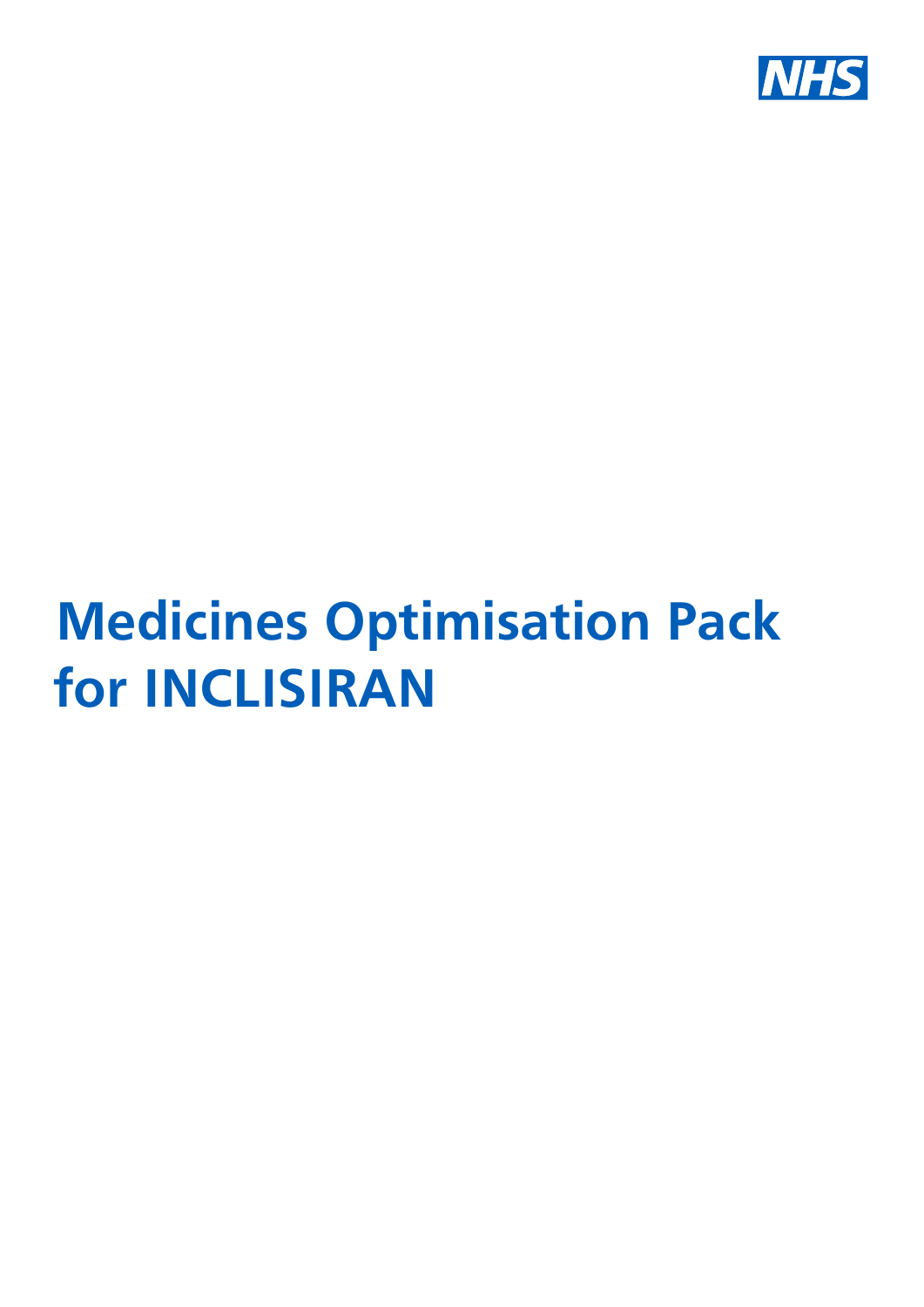# **Contents**

| Where in the clinical pathway should inclisiran be prescribed?12                      |  |
|---------------------------------------------------------------------------------------|--|
| How should inclisiran be categorised on the local formulary traffic light system?  12 |  |
|                                                                                       |  |
|                                                                                       |  |
|                                                                                       |  |
|                                                                                       |  |
|                                                                                       |  |
|                                                                                       |  |
|                                                                                       |  |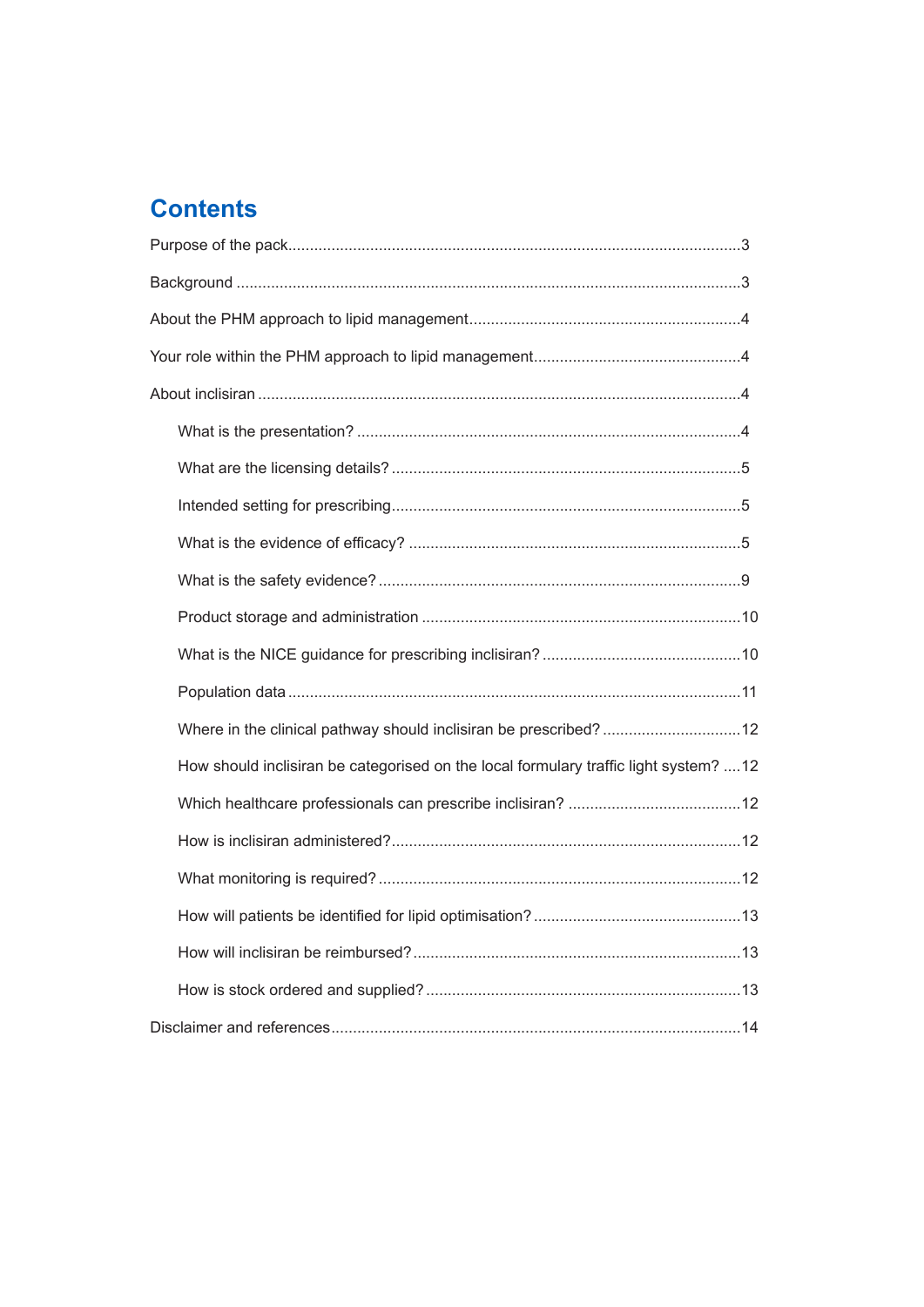# <span id="page-2-0"></span>**Purpose of the pack**

The overall purpose of this document is to support the rapid decision making required to enable inclisiran prescribing and funding within 30 days of the date of publication of a positive NICE Final Appraisal Document (FAD). Specifically, this document provides the following:

- Information to Medicines Optimisation Teams and Area Prescribing and Formulary Committees on the NHS England and Improvement Population Health Management (PHM) approach to using inclisiran in the lipid management pathway.
- Information about inclisiran including the efficacy and safety data, and positioning for prescribing in primary care, to support listing within the local formulary and allocation of funding from the medicines budget.
- Explanation of the nationally agreed reimbursement and funding structure for inclisiran.

# **Background**

The NHS Long Term Plan (LTP)<sup>1</sup> identifies cardiovascular disease (CVD) as a clinical priority and the single biggest area where lives can be saved over the next 10 years. It sets out a major ambition to prevent 150,000 strokes, heart attacks and dementia cases.<sup>1</sup> Low density lipoprotein cholesterol (LDL-C) is a proven risk factor for patients with CVD, and the NICE FAD for inclisiran highlights that hypercholesterolemia is undertreated.<sup>2</sup>

Inclisiran is a novel potent therapy that reduces LDL-C and, after an initial dose and another at 3 months, is maintained by two doses a year by subcutaneous injection.

Inclisiran has been identified by NHS England and Improvement as a medicine that it wishes to adopt systematically and at scale to help address sub-optimal lipid management in high-risk patient populations. $3$ 

Prior to the license for inclisiran, there were four classes of lipid-lowering medicines available in the lipid management pathway, for patients with atherosclerotic cardiovascular disease (ASCVD):

- High intensity statins (HISTs) currently available as generic medicines which can be prescribed in primary care4
- Ezetimibe for use as an adjunct when statin monotherapy is ineffective, or as monotherapy for those patients that are intolerant to statins4
- PCSK9 inhibitors (alirocumab, evolocumab) for use either alone or in combination with statins or ezetimibe (NICE TA393<sup>5</sup> 394<sup>6</sup>)
- Bempedoic acid with ezetimibe for treating primary hypercholesterolaemia or mixed dyslipidaemia as an adjunct to diet in adults (NICE TA6947 )

The introduction of inclisiran into the lipid management pathway is seen as an opportunity to address a current gap in the range of treatment options available for people with ASCVD<sup>\*</sup> in whom lipid targets cannot be met on maximum tolerated statins alone or with ezetimibe. 2

Inclisiran uses the small interfering RNA (siRNA) mechanism of action to lower LDL-C<sup>8,9</sup> by blocking the production of the PCSK9 enzyme. The normal role of the PCSK9 enzyme is to block LDL- C receptors and prevent them from binding to LDL-C in the blood stream, leading to higher LDL-C levels. By "silencing" or switching off the gene responsible for the production of the PCSK9 enzyme or protein, LDL-C receptors are no longer blocked, and can clear LDL-C from the bloodstream. The numbers of LDL-C receptors on the surface of liver cells can also increase again. This results in lower LDL-C levels in the blood.

In January 2020, under a PHM framework to help improve outcomes in CVD, NHS England and Improvement announced a partnership with Novartis Pharmaceuticals UK, to launch inclisiran in England.3 This agreement ensures affordability of inclisiran at a highly cost effective price and enables access to treatment in primary care for high-risk ASCVD patients unable to reach their LDL-C target on statins alone. There are 3 core components to the collaboration:

- 1. A commercial component: the population health implementation of inclisiran into the lipid management treatment pathway for secondary prevention of ASCVD including an implementation research project in primary care based in Greater Manchester.
- 2. A clinical trial in the primary prevention of ASCVD and
- 3. A manufacturing development consortium to improve scale-efficiency of oligonucleotides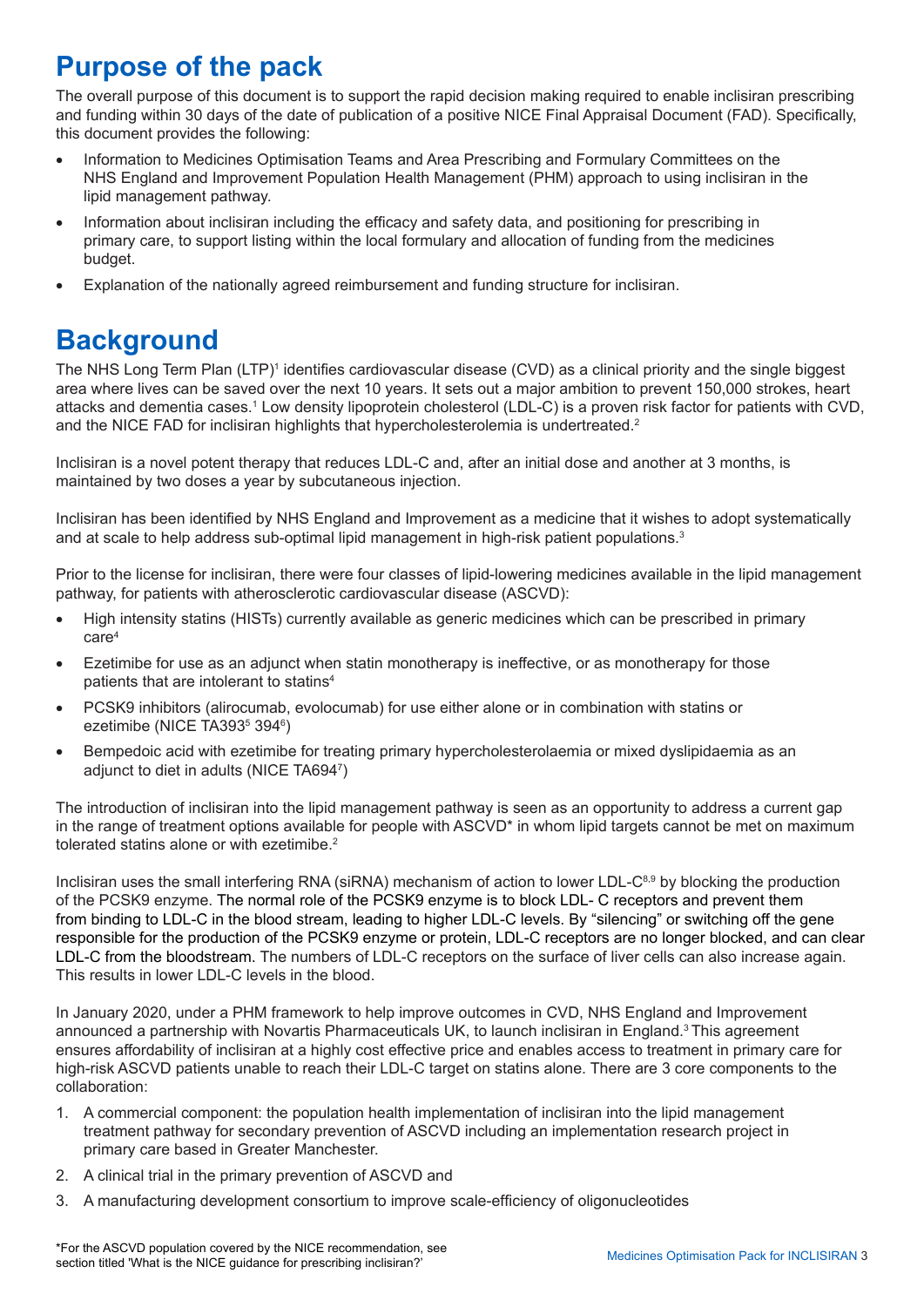<span id="page-3-0"></span>To achieve the scale and volumes required to positively improve lipid management in England requires that the majority of inclisiran initiation and management be carried out within the primary care setting. This is where, predominantly, this patient population is currently managed.<sup>10</sup> To that end, a novel PHM approach to lower LDL levels in the large at-risk patient populations with ASCVD was created.

# **About the PHM approach to lipid management**

NHS England and Improvement have negotiated a commercial agreement with Novartis and set up a funding mechanism which supports prescribing of inclisiran in primary care and promotes a PHM approach to lipid management. The goal of the PHM approach is to implement a large-scale intervention in lipid management, with patients proactively identified and their lipid management optimised in primary care.

Work has been undertaken by the Accelerated Access Collaborative (AAC) and Academic Health Science Networks (AHSNs) to assess the burden of ASCVD in England and the size of the population at risk, and to develop a datadriven and targeted approach to secondary prevention, which can help address health inequalities and demonstrate the benefits of implementing inclisiran within the lipid optimisation pathway for patients with CVD in England.

Based on the NICE submission for inclisiran, there are approximately 4 million patients with ASCVD in England and the likely size of the population that will benefit from inclisiran treatment is estimated at around 300,000 by year 3.

As all AHSNs are working on a 3-year national lipid management programme with the aim of improving patient care and outcomes by effectively treating patients with hypercholesterolaemia, AHSNs were identified as the delivery partner to work with local healthcare systems to adapt lipid management pathways. AHSN managers will be responsible for managing the roll-out of inclisiran in primary care by working with local leaders and stakeholders to formulate local implementation plans. Please contact your local AHSN CVD Programme Lead if you have any questions about this programme.

Health Innovation Manchester (HInM) is the lead AHSN for the Implementation Science Research which will help to inform the adoption of inclisiran. Since 2015, HInM has been working to truncate the timeline for getting new innovations to the frontline using inclisiran as a model. The implementation research study based in Greater Manchester will look at the impact of a PHM approach on cholesterol services.<sup>11</sup> The study will run in parallel to the AHSN activities on implementation of inclisiran into the local lipid pathway.

# **Your role within the PHM approach to lipid management**

We are asking you to implement the NICE FAD and comply with the 30-day funding directive through:

- Rapid convening of local area prescribing committees to review and adopt inclisiran. You should find the majority of information that you need to review inclisiran contained in this pack.
- Listing inclisiran within the local formulary in line with draft NICE guidance set out in the FAD. Details of the NICE FAD are provided in this pack
- Listing inclisiran with a green status on your local formulary to allow prescribing by GPs and independent prescribers in the primary care team.
- Allocation of funding to GP prescribing budgets to fund inclisiran prescriptions in line with anticipated uptake

# **About inclisiran**

## **What is the presentation?**

**Drug Name:** Inclisiran

**Brand Name:** Leqvio®

**Drug Form:** Solution for injection in pre-filled syringes

**Drug Strength:** 284 mg (equivalent to 300 mg inclisiran sodium)

Each pre-filled syringe contains inclisiran sodium equivalent to 284 mg inclisiran in 1.5 ml solution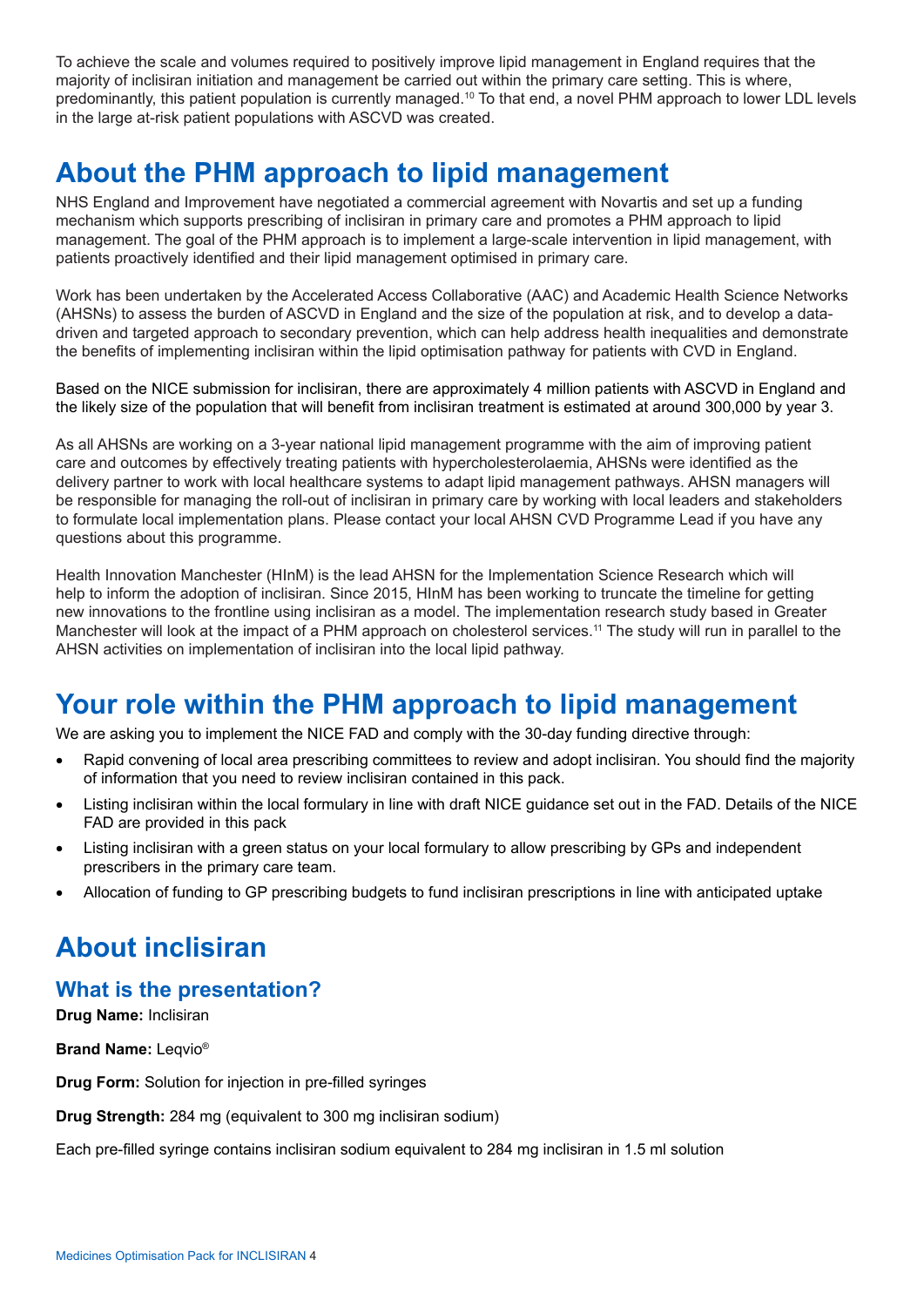# <span id="page-4-0"></span>**What are the licensing details?**

Inclisiran (Leqvio®) is indicated in adults with primary hypercholesterolaemia (heterozygous familial and non-familial) or mixed dyslipidaemia, as an adjunct to diet:

- in combination with a statin, or statin with other lipid lowering therapies, in patients unable to reach LDL-C goals with the maximum tolerated dose of a statin, or
- alone or in combination with other lipid lowering therapies in patients who are statin intolerant, or for whom a statin is contraindicated.

**Drug dose:** The recommended dose is 284 mg inclisiran administered as a single subcutaneous injection: initially, again at 3 months, followed by every 6 months.<sup>12</sup>

#### **Intended Duration of Use:** Long-term

#### **Is this drug a black triangle drug (▼)?** Yes

The Commission on Human Medicines and the Medicines & Healthcare products Regulatory Agency (MHRA) encourages the reporting of all suspected reactions to newer drugs and vaccines. Healthcare professionals are asked to report any suspected adverse reactions via the Yellow Card Scheme at: www.mhra.gov.uk/yellowcard or search for MHRA Yellow Card in the Google Play or Apple App Store.<sup>12</sup>

## **Intended setting for prescribing**

Inclisiran initiation and management is intended to be carried out within the primary care setting where most patients with ASCVD are currently managed. The cost of inclisiran in primary care will be predominantly funded by NHS England and Improvement, based on prescribing data, to facilitate and support proactive prescribing in primary care. Although there is an option to initiate in a secondary care setting, inclisiran is not on the excluded drugs list and the confidential commercial agreement price would be funded by the trust. Please refer to the section 'How will inclisiran be reimbursed?' for more information.

# **What is the evidence of efficacy?**

Inclisiran has been studied in three Phase III trials including over 3,457 patients.13,14

Patients in ORION-10 (n=1,561) had established ASCVD (defined as coronary heart disease, cerebrovascular disease or peripheral arterial disease).<sup>13</sup> Patients in ORION-11 (n= 1,617) had either established ASCVD or ASCVDrisk equivalents (i.e. type 2 diabetes mellitus, familial hypercholesterolaemia, or 10-year risk of ≥20% of having a cardiovascular event assessed by Framingham Risk Score or equivalent).<sup>13</sup>ORION-9 recruited patients with familial hypercholesterolaemia (FH) only.<sup>14</sup>

In ORION-10 and ORION-11, subjects had to be taking a maximally tolerated dose of a statin, with or without other lipid modifying therapy, but still not achieving their LDL cholesterol target (i.e. serum LDL-C ≥1.8 mmol/L (≥70 mg/dL) for ASCVD subjects or ≥2.6 mmol/L (≥100 mg/dL) for ASCVD-risk equivalent subjects).<sup>15</sup>

Study inclusion criteria are shown in table 1. A full list of inclusion and exclusion criteria can be found in the study protocols.15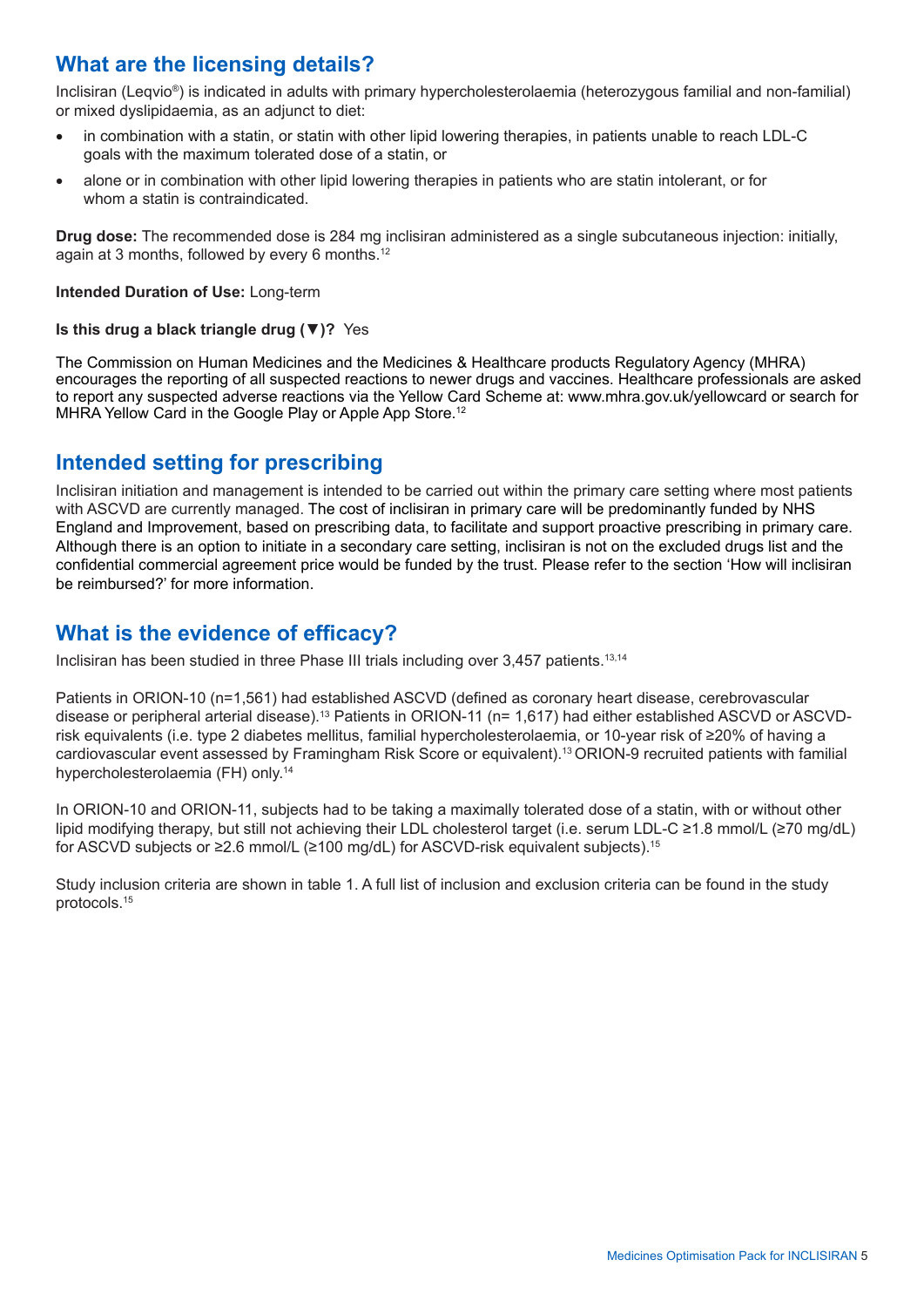#### **Table 1: Study inclusion criteria for ORION-10 and ORION-11<sup>15</sup>**

| <b>ORION-1015</b>                                                                                      | <b>ORION-11<sup>15</sup></b>                                                                                                                                                   |
|--------------------------------------------------------------------------------------------------------|--------------------------------------------------------------------------------------------------------------------------------------------------------------------------------|
| • Patients $\geq$ 18 years                                                                             | • Patients $\geq$ 18 years                                                                                                                                                     |
| • History of ASCVD, which was defined as CHD, CVD, or<br>PAD.                                          | • History of ASCVD, which was defined as CHD, CVD, or PAD<br>• ASCVD-risk equivalents: Type 2 Diabetes (T2DM), FH, and                                                         |
| • LDL-C $\geq$ 1.8 mmol/L ( $\geq$ 70 mg/dL)                                                           | patients with a 10-year risk of a CV event (Framingham Risk)                                                                                                                   |
| • Fasting triglyceride <4.52 mmol/L (<400 mg/dL)                                                       | • LDL-C $\geq$ 1.8 mmol/L ( $\geq$ 70 mg/dL) or $\geq$ 2.6 mmol/L                                                                                                              |
| • Lipid-lowering therapies: statin and/or ezetimibe                                                    | (≥100 mg/dL) for ASCVD-risk equivalent subjects                                                                                                                                |
| • If on statin, patient must have been receiving the<br>maximally tolerated dose                       | • Fasting triglyceride <4.52 mmol/L (<400 mg/dL)                                                                                                                               |
|                                                                                                        | • Lipid-lowering therapies: statin and/or ezetimibe                                                                                                                            |
| • If not already on a statin, patient must have shown<br>intolerance to all doses of $\geq 2$ statins  | • If on statin, patient must have been receiving the maximally<br>tolerated dose                                                                                               |
| • Relevant exclusion criteria: Any major CV event<br>$\leq$ 3 months before study, uncontrolled severe | • If not already on a statin, patient must have shown<br>intolerance to all doses of $\geq 2$ statins                                                                          |
| hypertension (>180/110) despite treatment, PCSK9<br>inhibitor treatment                                | • Relevant exclusion criteria: Any major CV event $\leq$ 3 months<br>before study, uncontrolled severe hypertension (>180/110)<br>despite treatment, PCSK9 inhibitor treatment |

ORION-10 was conducted in the USA and ORION-11 in Europe and South Africa.<sup>13</sup> Randomisation was stratified according to background use of statins in both trials and also according to country in the ORION-11 trial. Patients were assigned to receive either inclisiran (284 mg) or placebo, both administered as a 1.5 ml subcutaneous injection under blinded conditions.13 Each patient received four injections of inclisiran or placebo. After the first injection (day 1), patients returned on day 90, day 270, and day 450 to receive subsequent doses of inclisiran or placebo. Patients attended for follow-up and limited laboratory assessments on days 30, 150, 330, 510 and 540.<sup>13</sup>

#### **Co-primary endpoints**

The co-primary endpoints in each trial were changes in LDL-C level from baseline to day 510 compared to placebo and the time-adjusted percentage change in LDL-C level from baseline after day 90 and up to day 540 (to allow for peaks and troughs with different measurements over time). Assessment of efficacy was made on the intention to treat principle.<sup>13</sup>

## **Secondary endpoints**

The key secondary endpoints included:<sup>13</sup>

- Absolute change in LDL-C level from baseline to day 510
- The time-adjusted absolute change in LDL-C level from baseline after day 90 and up to day 540
- The percentage change from baseline to day 510 in levels of:
	- o PCSK9
	- o total cholesterol
	- o apoliprotein B
	- o non–high-density lipoprotein (HDL) cholesterol

The study designs are summarised in table 2 below.

#### **Table 2: Study design, patient population and endpoints for the inclisiran phase III studies<sup>13</sup>**

|                          | ORION-10                                                                                                                                                                                                                                         | ORION-11                                                            |  |  |  |  |
|--------------------------|--------------------------------------------------------------------------------------------------------------------------------------------------------------------------------------------------------------------------------------------------|---------------------------------------------------------------------|--|--|--|--|
| Study<br>Design          | Multicentre, double-blind, randomised, placebo-controlled 18-month trial. Patients were randomised<br>to receive inclisiran or placebo. Patients were taking a maximally tolerated dose of statin with/without<br>other lipid modifying therapy. |                                                                     |  |  |  |  |
| <b>Study Size</b>        | $N = 1561$                                                                                                                                                                                                                                       | $N = 1617$                                                          |  |  |  |  |
| Patient<br>Population    | Established ASCVD                                                                                                                                                                                                                                | Patients had either established ASCVD or ASCVD-<br>risk equivalents |  |  |  |  |
| Co-Primary<br>Endpoint 1 | % change in LDL-C from baseline to Day 510 (month 17) relative to placebo                                                                                                                                                                        |                                                                     |  |  |  |  |
| Co-Primary<br>Endpoint 2 | Time adjusted % change in LDL-C from baseline after Day 90 (3 months) and up to Day 540 (month 18)                                                                                                                                               |                                                                     |  |  |  |  |
| Secondary<br>Endpoint 1  | Several, including % of patients who achieved LDL-C target < 70 mg/dL Day 510 (month 17)                                                                                                                                                         |                                                                     |  |  |  |  |
| Secondary<br>Endpoint 2  | Several, including % of patients who achieved LDL-C target < 50 mg/dL Day 510 (month 17)                                                                                                                                                         |                                                                     |  |  |  |  |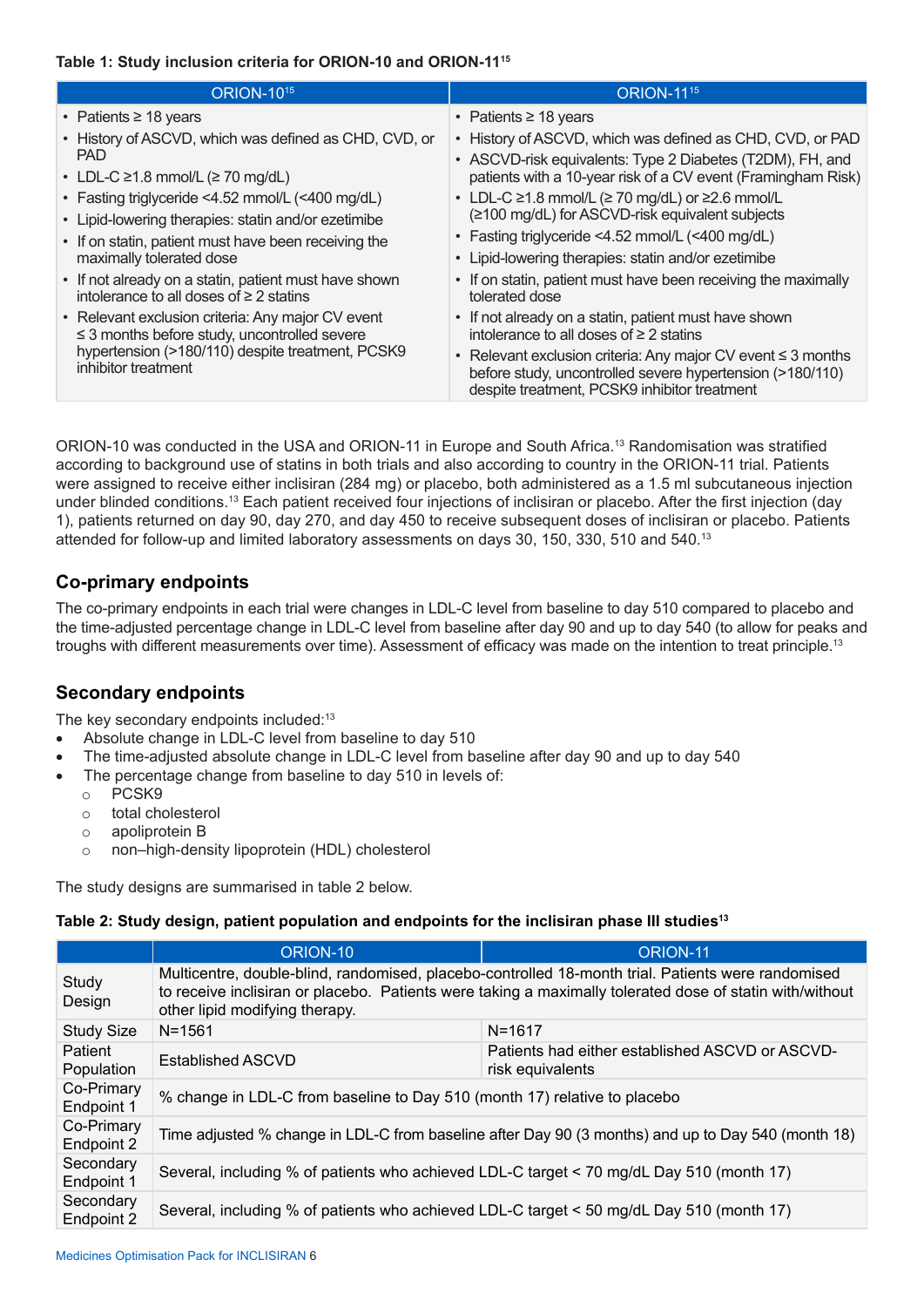#### ORION-10 and ORION-11: Population characteristics<sup>12,13</sup>

Population characteristics of the in ORION-10 and ORION-11 were similar (see table 3) with respect to age and the proportion of men enrolled. ORION-10 trial enrolled fewer white patients but a higher proportion of patients with diabetes, hypertension, and heterozygous FH.<sup>13</sup> Both trials enrolled patients with ASCVD. The ORION-11 trial also enrolled 203 patients (12.6%) in the risk-equivalent category, of whom 132 (65.0%) had diabetes, 30 (14.8%) had heterozygous FH, and 41 (20.2%) had a 10-year predicted risk of CVD of 20% or greater. 13

The mean (±SD) LDL cholesterol level at baseline was 2.71±0.99 mmol/L (104.7±38.3 mg/dL) and 2.73±1.01 mmol/L (105.5 $\pm$ 39.1 mg/dL) in the respective trials (Table 3).<sup>13</sup>

|  |  | Table 3 Population characteristics at study baseline <sup>12,13</sup> |  |  |
|--|--|-----------------------------------------------------------------------|--|--|
|--|--|-----------------------------------------------------------------------|--|--|

| Population characteristics                                                             | ORION-10                      | ORION-11                      |  |
|----------------------------------------------------------------------------------------|-------------------------------|-------------------------------|--|
|                                                                                        | $n=1,561$                     | $n=1,617$                     |  |
| Mean Age at Baseline (years)                                                           | 66 (range: 35 to 90)          | 65 (range: 20 to 88)          |  |
| % were $\geq 65$ years old (%)                                                         | 60                            | 55                            |  |
| Women (%)                                                                              | 31                            | 28                            |  |
| White $(\%)$                                                                           | 86                            | 98                            |  |
| Black (%)                                                                              | 13                            |                               |  |
| Asian $(\%)$                                                                           |                               |                               |  |
| Hispanic or Latino ethnicity (%)                                                       | 14                            |                               |  |
| Mean LDL-C mmol/L (mg/dL)                                                              | 2.71(104.7)                   | 2.73(105.5)                   |  |
| High-intensity statins (%)                                                             | 69                            | 78                            |  |
| Medium-intensity statins (%)                                                           | 19                            | 16                            |  |
| Low-intensity statins (%)                                                              | 1                             | 0.4                           |  |
| Not on a statin $(\%)$                                                                 | 11                            | 5                             |  |
| On either ezetimibe alone or in combination<br>with a statin $(\%)$                    | 9.9                           | 7.1                           |  |
| Stable doses of statin treatment (defined as<br>30 days of use before study entry) (%) | 89.2                          | 94.7                          |  |
| Most commonly administered statins                                                     | atorvastatin and rosuvastatin | atorvastatin and rosuvastatin |  |

Data in this table are taken from both the SmPC<sup>12</sup> and Ray KK et al.<sup>13</sup>

#### ORION-10 and ORION-11: Results<sup>12,13</sup>

ORION-10: Inclisiran significantly reduced LDL-C from baseline to day 510 (Month 17) by 52% (95% CI: -56%, -49%; p <0.0001) compared to placebo (figure 1).<sup>13</sup>

> The time-adjusted reduction in LDL-C level by inclisiran after day 90 (Month 3) and up to day 540 (Month 18) as compared with baseline (co-primary endpoint) was 54% (95% CI: -56%, -51%; p <0.0001) when compared to placebo (figure 1).<sup>12</sup>

ORION-11: Inclisiran significantly reduced LDL-C from baseline to day 510 (Month 17) by 50% (95% CI: -53%, -47%; p <0.0001) compared to placebo (figure 1).<sup>13</sup>

> The time-adjusted reduction in LDL-C level by inclisiran after day 90 (Month 3) and up to day 540 (Month 18) as compared with baseline (co-primary endpoint) was 49% (95% CI: -52%, -47%; p <0.0001) when compared to placebo (figure 1).12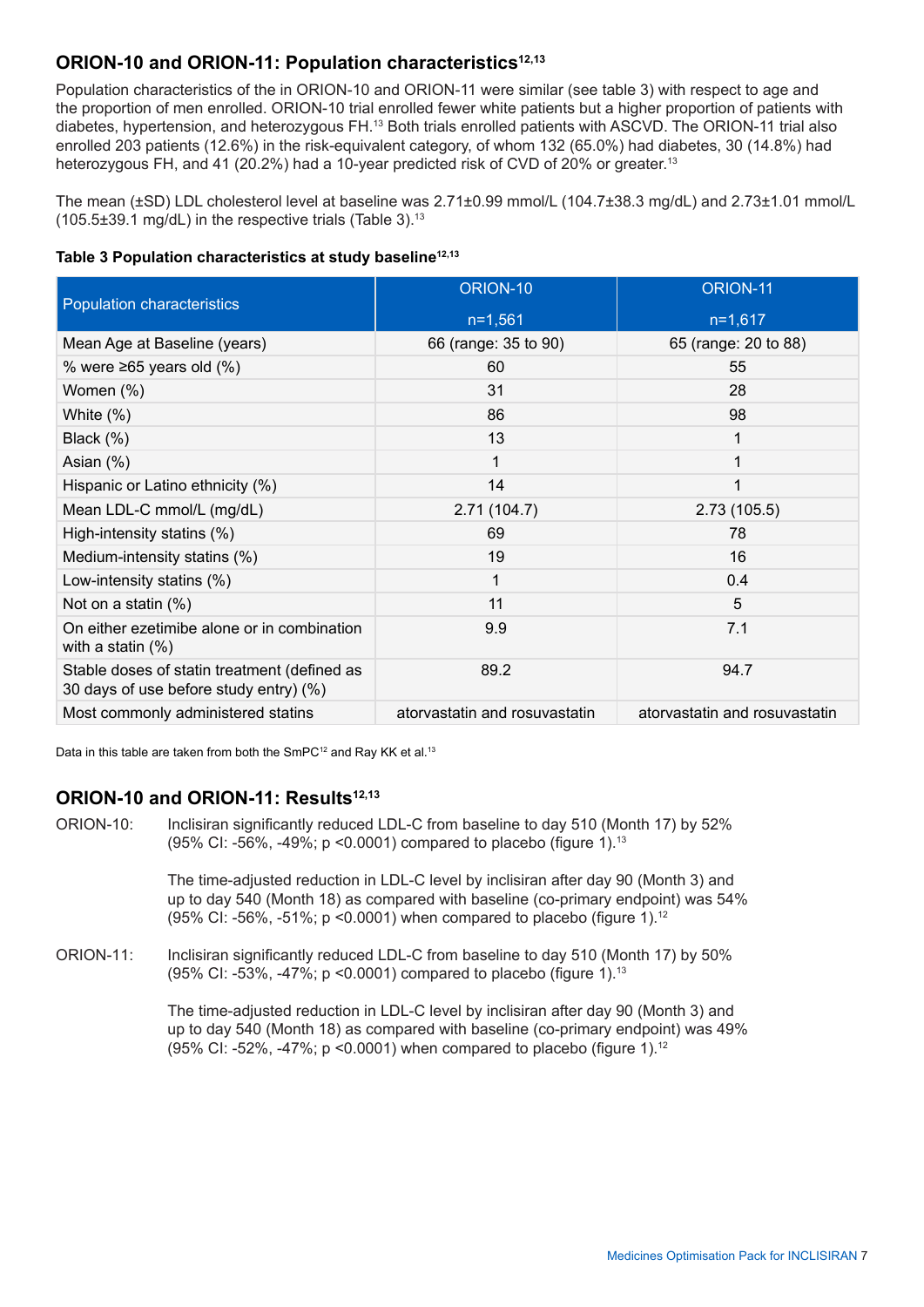**Figure 1. Efficacy of inclisiran or placebo in lowering LDL cholesterol over the 540-day trial period (Intention-to-Treat Population).<sup>13</sup>** Inclisiran injections were given at 0, 90 days (month 3), 270 days (month 9), 450 days (month 15)



#### **Secondary endpoints**

The absolute reductions in LDL-cholesterol and percentage changes in PCSK9 as compared with baseline for both studies are shown in table 4.13

**Table 4: Changes in the secondary endpoints: absolute change in LDL-C and percentage change in PCSK9**

| <b>ORION-1013</b>                                           | <b>ORION-1113</b>                                      |
|-------------------------------------------------------------|--------------------------------------------------------|
| Absolute change in LDL-C at Month 17:                       | Absolute change in LDL-C at Month 17:                  |
| $-1.40$ mmol/L relative to placebo (95% CI: $-1.48$ to      | $-1.34$ mmol/L relative to placebo (95% CI: $-1.42$ to |
| $-1.32; P<0.001$                                            | $-1.26$ ; P<0.001)                                     |
| Percentage change in PCSK9 at Month 17:                     | Percentage change in PCSK9 at Month 17:                |
| $-83.3\%$ relative to placebo (95% CI: $-89.3$ to $-77.3$ ; | $-79.3\%$ relative to placebo (95% CI: -82.0 to -76.6; |
| $P < 0.001$ )                                               | $P < 0.001$ )                                          |

In both studies, inclisiran showed improvement compared to placebo in other key secondary end points at day 510 as compared placebo (table 5).<sup>16</sup>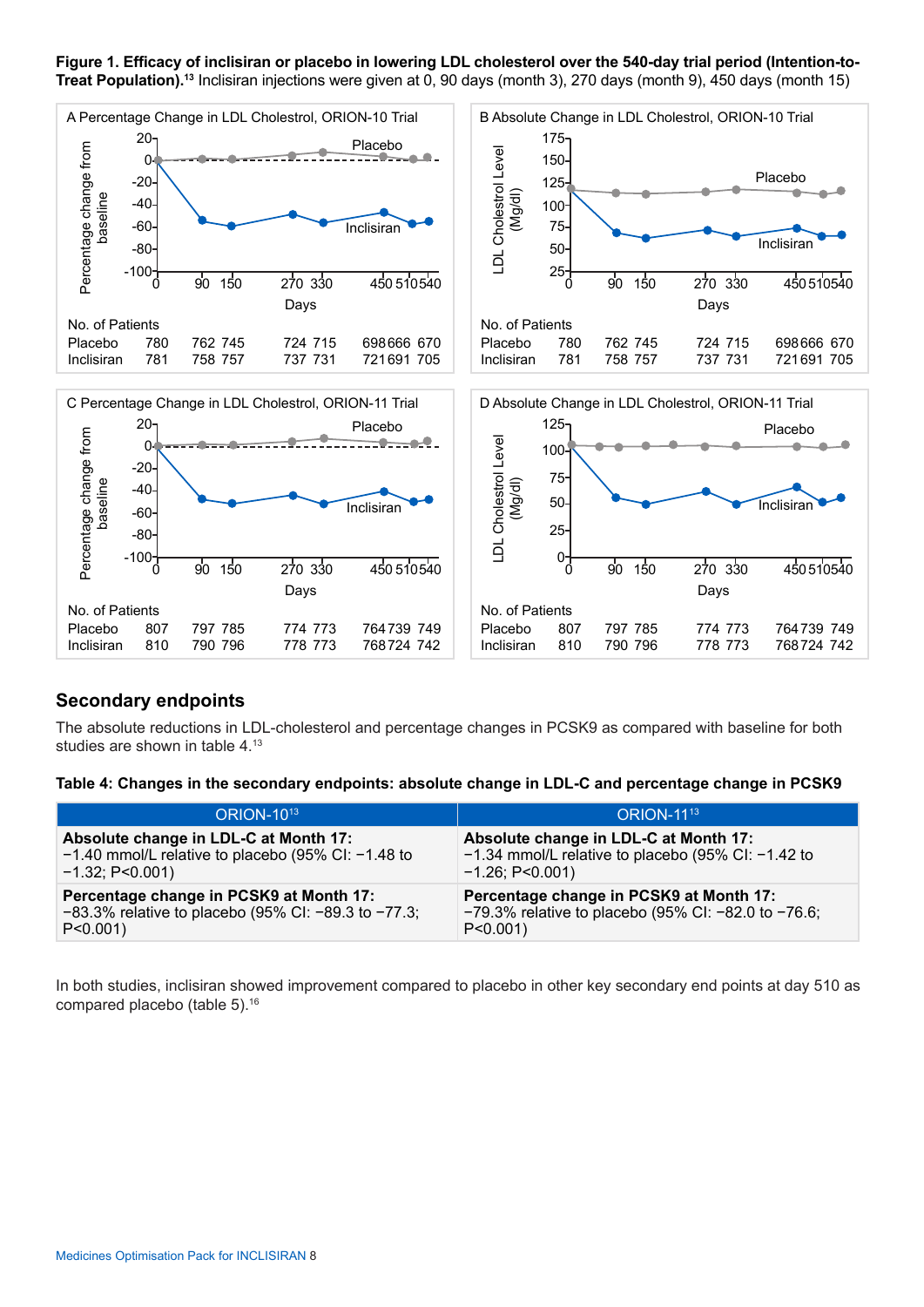#### <span id="page-8-0"></span>**Table 5: ORION-10 and ORION-11 - Change in lipid parameters at day 510<sup>16</sup>**

|                       | ORION-10   |           |           |         | ORION-11   |           |          |         |
|-----------------------|------------|-----------|-----------|---------|------------|-----------|----------|---------|
| Parameter             | Inclisiran | Placebo   | Placebo   | P value | Inclisiran | Placebo   | Placebo  | P value |
|                       | $(n=781)$  | $(n=780)$ | adjusted  |         | $(n=810)$  | $(n=807)$ | adjusted |         |
| Total cholesterol     | $-33.6%$   | $+0.4%$   | $-33.1%$  | < 0.001 | $-28.0%$   | $+1.8%$   | $-29.8%$ | < 0.001 |
| ApoB                  | -44.8%     | $-1.7\%$  | $-43.1%$  | < 0.001 | $-38.2%$   | $+0.8%$   | $-38.9%$ | < 0.001 |
| Non-HDL-C             | $-47.4%$   | $-0.1\%$  | $-47.4%$  | < 0.001 | $-41.2%$   | $+2.2%$   | $-43.3%$ | < 0.001 |
| Triglyceride (median) | $-14.9%$   | $-2.3%$   | $-12.6%$  |         | $-12.0\%$  | $-5.0%$   | $-7.0\%$ |         |
| (median)<br>$Lp(a)^*$ | $-21.9%$   | $+3.7%$   | $-25.6\%$ |         | $-18.6\%$  | $+0.0$    | -18.6%   |         |
| HDL-C                 | $+7.5%$    | $+2.4%$   | $+5.1%$   |         | $+10.2%$   | $+4.1%$   | $+6.1%$  |         |

\*Day 540 sampling time point

ApoB: Apolipoprotein B; Non-HDL-C: Non-high density lipoprotein cholesterol; HDL-C: High density lipoprotein cholesterol; Lp (a): Lipoprotein (a)

At day 510, inclisiran lowered triglycerides and lipoprotein(a) levels and increased HDL cholesterol levels.

In both studies, the proportion of patients likely to have a 50% reduction in LDL-C was higher in the inclisiran group.<sup>13</sup> The effect of inclisiran on LDL-C levels at day 510 in both trials was consistent across subgroups (e.g. age, sex, ethnicity, kidney function, baseline statin, and intensity of statin).<sup>13</sup>

The studies were not powered to show patient oriented outcomes such as cardiovascular events or death. Overall death rates were similar to placebo in both studies. The pre-specified cardiovascular composite end point occurred at a lower frequency with inclisiran (7.4-7.8%) versus placebo (10.2-10.3%) but the numbers were too small to draw any conclusion. A further study ORION-4 is underway in approximately 15,000 ASCVD subjects, to measure the benefit of inclisiran on cardiovascular outcomes.<sup>8</sup>

# **What is the safety evidence?**

Inclisiran was generally well tolerated, with a safety profile similar to placebo.<sup>13</sup> Injection-site adverse reactions were more frequent with inclisiran than placebo (ORION-10: 2.6% v 0.9%) (ORION-11: 4.7% v 0.5%).<sup>13</sup> Adverse reactions at the injection site resulted in discontinuation in 0.2% (inclisiran) and 0.0% (placebo) of patients. Adverse reactions were mild or moderate in severity, transient and resolved without sequelae. The majority of these reactions were mild, with none being severe or persistent. The most frequently occurring adverse reactions at the injection site in patients treated with inclisiran were injection site reaction (3.1%), injection site pain (2.2%), injection site erythema (1.6%), and injection site rash  $(0.7\%)$ .<sup>12</sup>

Serious adverse events are shown in table 6. There were no differences in cancer-related deaths and new, worsening, or recurrent cancer between patients receiving inclisiran and placebo. Laboratory results were also similar in the inclisiran and placebo groups in each trial.<sup>13</sup>

| <b>Variable</b>                         | <b>ORION-10 Trial</b> |           |                    | <b>ORION-11 Trial</b> |            |                    |
|-----------------------------------------|-----------------------|-----------|--------------------|-----------------------|------------|--------------------|
|                                         | Inclisiran            | Placebo   | <b>Risk Ratio</b>  | Inclisiran            | Placebo    | <b>Risk Ratio</b>  |
|                                         | $(N=781)$             | $(N=778)$ | $(95% \text{ Cl})$ | $(N=811)$             | $(N=804)$  | $(95% \text{ Cl})$ |
|                                         | No. of patients (%)   |           |                    | No. of patients (%)   |            |                    |
| ≥1 Serious adverse event                | 175 (22.4)            | 205(26.3) | $0.9(0.7-1.0)$     | 181 (22.3)            | 181 (22.5) | $1.0(0.8-1.2)$     |
| Death any cause                         | 12(1.5)               | 11(1.4)   | $1.1(0.5-2.4)$     | 14(1.7)               | 15(1.9)    | $0.9(0.4-1.9)$     |
| Prespecified exploratory CV<br>endpoint | 58 (7.4)              | 79 (10.2) | $0.7(0.5-1.0)$     | 63(7.8)               | 83 (10.3)  | $0.8(0.6-1.0)$     |

#### **Table 6: Serious adverse events, deaths and prespecified CV endpoints in ORION-10 and ORION-11<sup>13</sup>**

In ORION-10, 89% inclisiran and 87% placebo participants completed the study. In ORION-11, 95% completed the study in both inclisiran and placebo groups.<sup>16</sup>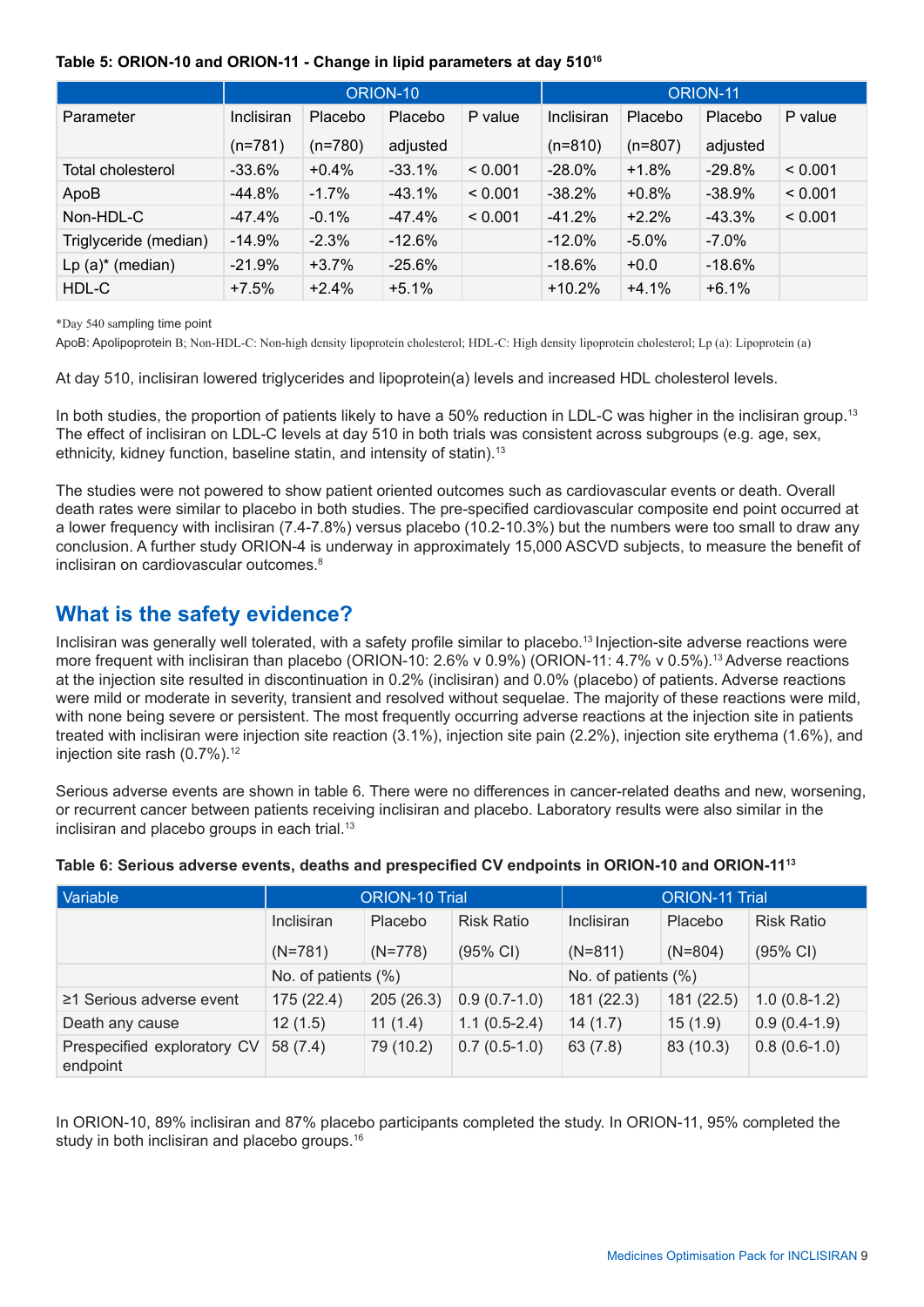## <span id="page-9-0"></span>**Elderly**

In the clinical trials, no differences in safety were shown between older (65 years of age or older) and younger subjects.<sup>12,13</sup>

#### **Body weight, gender and ethnicity**

Body weight, gender and race were not found to significantly influence the pharmacodynamics of inclisiran.<sup>12</sup> No dose adjustments are recommended for patients with these demographics.<sup>12</sup>

#### **Hepatic and renal function**

Compared to patients with normal renal function inclisiran  $C_{\text{max}}$  is increased by approximately 2.3, 2.0 and 3.3-fold and inclisiran AUC increases by approximately 1.6, 1.8 and 2.3-fold, in patients with mild, moderate and severe renal impairment, respectively.<sup>12</sup> The reduction in LDL-C was similar across all groups of renal function. The manufacturer recommends that no dose adjustment is necessary in patients with mild, moderate or severe renal impairment.

The effect of haemodialysis on inclisiran pharmacokinetics has not been studied. Considering that inclisiran is eliminated renally, haemodialysis should not be performed for at least 72 hours after dosing.<sup>12</sup>

Compared to patients with normal hepatic function inclisiran  $C_{max}$  is increased by approximately 1.1 and 2.1-fold, and inclisiran AUC increases by approximately 1.3 and 2.0-fold, respectively, in patients with mild (Child-Pugh class A) and moderate (Child-Pugh class B) hepatic impairment. The reductions in LDL-C were similar between the groups of patients administered inclisiran with normal hepatic function and mild hepatic impairment.10 No dose adjustment is necessary in patients with mild to moderate hepatic impairment. Inclisiran has not been studied in patients with severe hepatic impairment.<sup>12</sup>

#### **Pregnancy**

There is no safety data on using inclisiran during pregnancy. For this reason, inclisiran is best avoided during pregnancy.<sup>12</sup>

#### **Breastfeeding**

It is unknown whether inclisiran is excreted in human milk. Pharmacodynamic/toxicological data in animals have shown excretion of inclisiran in milk. A risk to newborns/infants cannot be excluded. A risk benefit decision needs to be made with the mother as to whether to discontinue/abstain from inclisiran therapy or to discontinue breastfeeding.<sup>12</sup>

#### **Drug interactions**

Inclisiran is not expected to have clinically significant interactions with other medicinal products. This is because inclisiran is not a substrate for common drug transporters and it is not anticipated to be a substrate for cytochrome P450. Inclisiran is not an inhibitor or inducer of cytochrome P450 enzymes or common drug transporters.12 However as this is a new drug, prescribers should be aware of anything they suspect to be an interaction with another drug.

# **Product storage and administration**

Inclisiran does not require any special storage conditions. It should not be frozen.<sup>12</sup>

Inclisiran has a 2-year shelf life.

Inclisiran does not require any special storage conditions but should not be frozen.

Inclisiran solution should be clear, colourless to pale yellow and essentially free of particulates. If the solution contains visible particulate matter, the solution should not be used.

# **What is the NICE guidance for prescribing inclisiran?**

National Institute for Health and Care Excellence (NICE) Final Appraisal Document (FAD) "Inclisiran for treating primary hypercholesterolaemia or mixed dyslipidaemia" states<sup>2</sup>:

• *Inclisiran is recommended as an option for treating primary hypercholesterolaemia (heterozygous familial and non-familial) or mixed dyslipidaemia as an adjunct to diet in adults. It is recommended only if:*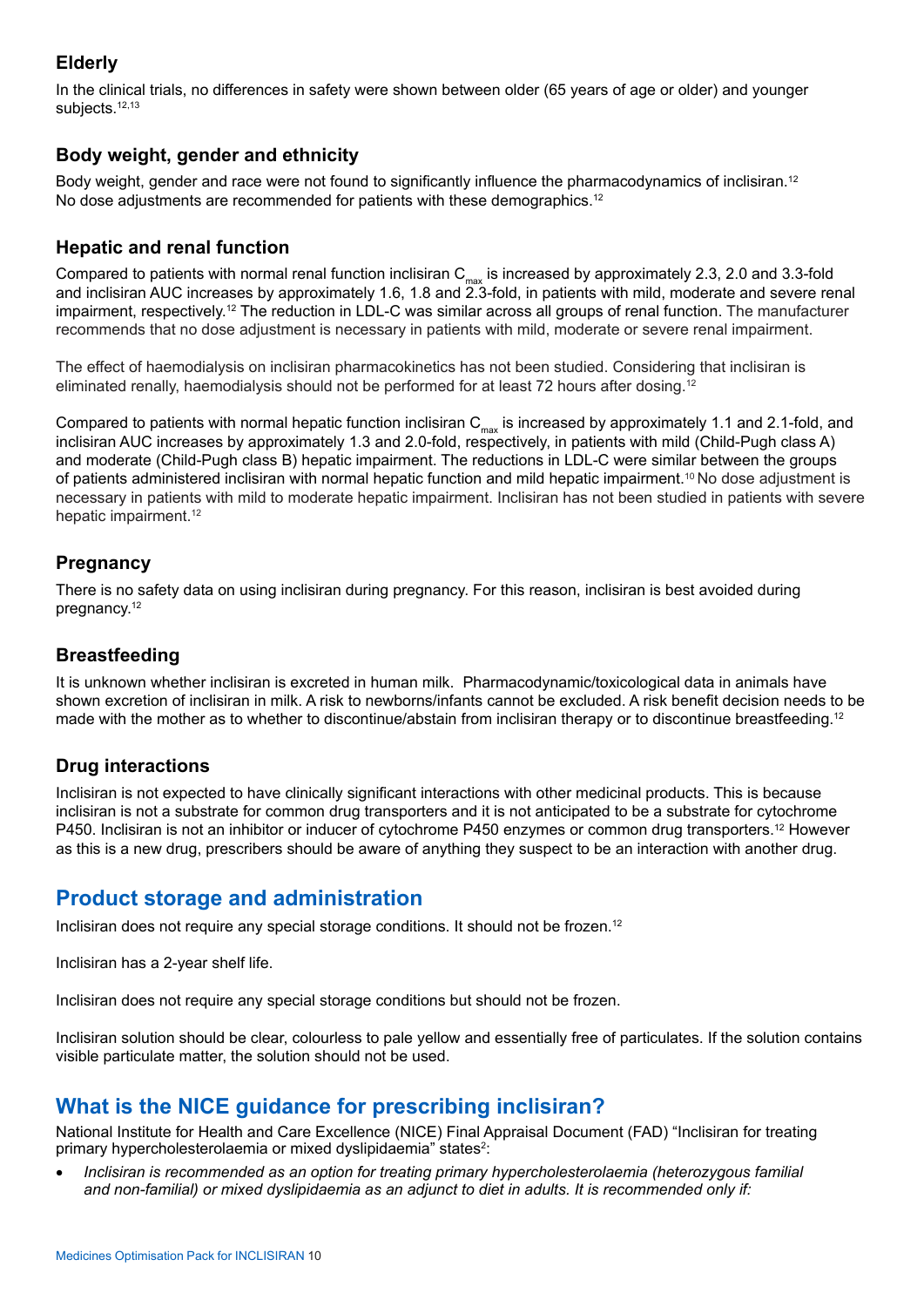- <span id="page-10-0"></span>o *there is a history of any of the following cardiovascular events:*
	- *acute coronary syndrome (such as myocardial infarction or unstable angina needing hospitalisation)*
	- *coronary or other arterial revascularisation procedures*
	- *coronary heart disease*
	- *ischaemic stroke or*
	- *peripheral arterial disease, and*
- o *low-density lipoprotein cholesterol (LDL-C) concentrations are persistently 2.6 mmol/l or more, despite maximum tolerated lipid-lowering therapy, and*
- o *the company provides inclisiran according to the commercial arrangement.*
- Inclisiran is recommended only in research for treating primary hypercholesterolaemia (heterozygous familial and *non-familial) or mixed dyslipidaemia in adults who have no history of cardiovascular events. This research is in the form of a clinical trial currently in development.*
- These recommendations are not intended to affect treatment with inclisiran that was started in the NHS before this *guidance was published. People having treatment outside these recommendations may continue without change to the funding arrangements in place for them before this guidance was published, until they and their NHS clinician consider it appropriate to stop.*

# **Population data**

The data in table 7 is taken from the NICE submission used to assess the cost effectiveness of inclisiran. It is provided to support the assessment of the size of the local population that would benefit from lipid treatment optimisation and potential treatment with inclisiran.

#### **Table 7: ASCVD prevalence estimations**

|                                                                                                 | <b>Patient</b><br>numbers | <b>Assumption &amp; Source</b>                                                                                                                                                                                                                                                                                                                                                                                                                            |
|-------------------------------------------------------------------------------------------------|---------------------------|-----------------------------------------------------------------------------------------------------------------------------------------------------------------------------------------------------------------------------------------------------------------------------------------------------------------------------------------------------------------------------------------------------------------------------------------------------------|
| UK diagnosed<br><b>ASCVD</b> prevalent<br>cases (secondary<br>prevention<br><i>population</i> ) | $-4,759,500$              | 2020 estimate of 4,712,748 with 1.01% growth applied.<br>Data on File. Decision Resources Group. ASCVD Epidemiology, 2020. Prepared<br>exclusively for Novartis. April 30th 2020                                                                                                                                                                                                                                                                          |
| England diagnosed<br><b>ASCVD</b> prevalent<br>cases (secondary<br>prevention<br>population)    | ~2,998,000                | Assuming 84% of UK population are in England (https://www.ons.gov.uk/<br>peoplepopulationandcommunity/populationandmigration/populationestimates/<br>bulletins/annualmidyearpopulationestimates/mid2020)                                                                                                                                                                                                                                                  |
| On lipid lowering<br>therapy currently<br>or historically                                       | ~1,650,000                | Assuming 91.3% of ASCVD patients are on lipid-lowering therapy (81%) or have<br>been previously (54% of remaining 19%)<br>Steen DL, Khan I, Ansell D, Sanchez RJ, Ray KK. Retrospective examination of<br>lipid-lowering treatment patterns in a real-world high-risk cohort in the UK in 2014:<br>comparison with the National Institute for Health and Care Excellence (NICE)<br>2014 lipid modification guidelines. BMJ open. 2017 Feb 1;7(2):e013255. |
| With LDL-C $\geq 2.6$<br>mmol/L                                                                 | ~1,314,000                | Assuming 36% of those treated with lipid-lowering therapy have LDL-C > 2.6<br>mmol/L<br>Boekholdt SM, Hovingh GK, Mora S, Arsenault BJ, Amarenco P, Pedersen TR,<br>LaRosa JC, Waters DD, DeMicco DA, Simes RJ, Keech AC. Very low levels of<br>atherogenic lipoproteins and the risk for cardiovascular events: a meta-analysis of<br>statin trials. Journal of the American College of Cardiology. 2014 Aug 5;64(5):485-94.                             |
| Patients on<br>inclisiran by year 3                                                             | 300,000                   | 22.8% uptake is targeted, given this is an AAC priority, to drive implementation<br>via NHS England and the AHSNs with appropriate incentives for primary care<br>delivery.                                                                                                                                                                                                                                                                               |

The number given for the uptake of inclisiran in year 3 builds on the ASCVD population data above and has been generated by the collaboration.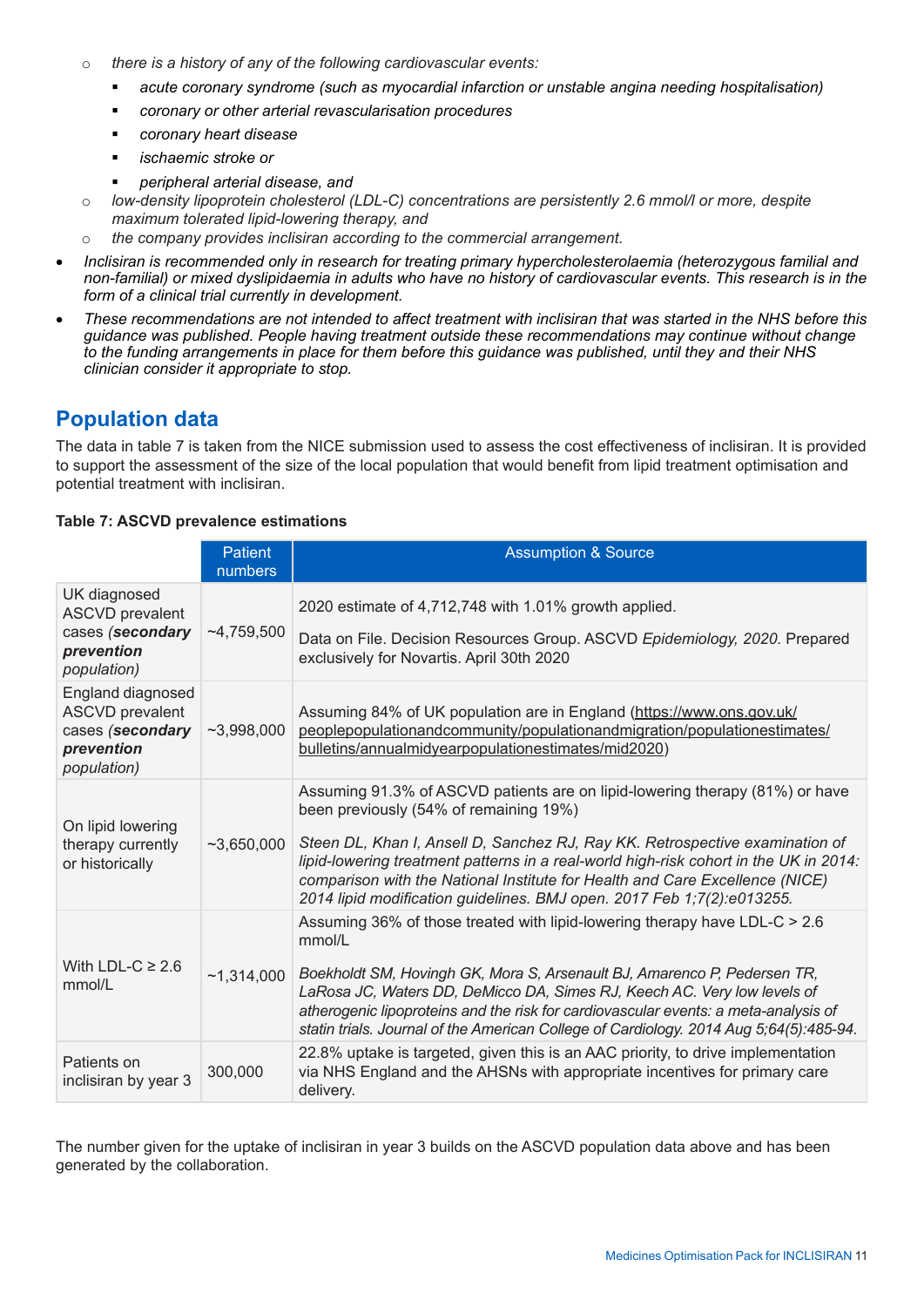<span id="page-11-0"></span>Table 8 provides an estimate of the expected uptake of inclisiran at a national level for the following three financial years.

#### **Table 8: Anticipated national uptake of inclisiran by NHS financial year<sup>11</sup>**

| NHS financial year:                                                                                                                  | 2021/22 | 2022/23 | 2023/24 |
|--------------------------------------------------------------------------------------------------------------------------------------|---------|---------|---------|
| The approximate size of the population<br>that will benefit from inclisiran treatment $\sim$ 1.400<br>(per 100,000 ASCVD population) |         | ~100    | ~200    |

## **Where in the clinical pathway should inclisiran be prescribed?**

Within the PHM approach, inclisiran is intended for patients with established ASCVD and lipid levels that have not been maximised with current treatment prior to referral to secondary care. NICE FAD<sup>2</sup> states:

- Current treatment for primary hypercholesterolaemia (heterozygous familial and non- familial) or mixed *dyslipidaemia includes statins for lowering LDL-C levels. Ezetimibe and either alirocumab or evolocumab may be added when a person's LDL-C levels are not lowered enough with the maximum tolerated dose of statins. Inclisiran would be used when statins or other lipid-lowering therapies do not control LDL-C well enough or when people cannot have statins.*
- The appropriate position of inclisiran in the treatment pathway is after maximum tolerated statins alone or with ezetimibe.
- The committee accepted that inclisiran is likely to be used in a primary care setting.

If, following inclisiran treatment, the patients LDL-C remains persistently above 2.6 mmol/L, consider referral to a cardiologist or lipid specialist.

# **How should inclisiran be categorised on the local formulary traffic light system?**

The PHM approach being implemented is intended to identify and treat patients in primary care and at scale. The formulary traffic light position should therefore be green to allow prescribing by GPs and independent prescribers in the general practice team.

There may be instances where a specialist wants to initiate inclisiran in an inpatient setting e.g. following an MI and where cholesterol management is sub-optimal. The standardised CVD discharge protocol would be used to inform general practitioners how to continue CVD treatments including inclisiran.<sup>17</sup>

Specialists in an outpatients setting would be expected to advise the general practitioner to initiate treatment and not initiate themselves in an outpatient setting.

# **Which healthcare professionals can prescribe inclisiran?**

Inclisiran is a prescription only medicine and can be prescribed by all independent prescribers in accordance with The Human Medicines Regulations 2012.18

## **How is inclisiran administered?**

The recommended dose is 284 mg inclisiran administered as a single subcutaneous injection: initially, again at 3 months, followed by every 6 months.

Inclisiran is given by subcutaneous injection into the abdomen; alternative injection sites include the upper arm or thigh. Injections should not be given into areas of active skin disease or injury such as sunburns, skin rashes, inflammation, or skin infections.<sup>12</sup>

# **What monitoring is required?**

Reporting suspected adverse reactions is important as it allows continued monitoring of the benefit/risk balance. Healthcare professionals are asked to report any suspected adverse reactions via the Yellow Card Scheme at: www. mhra.gov.uk/yellowcard or search for MHRA Yellow Card in the Google Play or Apple App Store.<sup>12</sup> There are no additional monitoring requirements for inclisiran for patients with reduced renal or hepatic function. Following initiation, cholesterol monitoring and adherence to medication should be in line with local lipid management guidelines.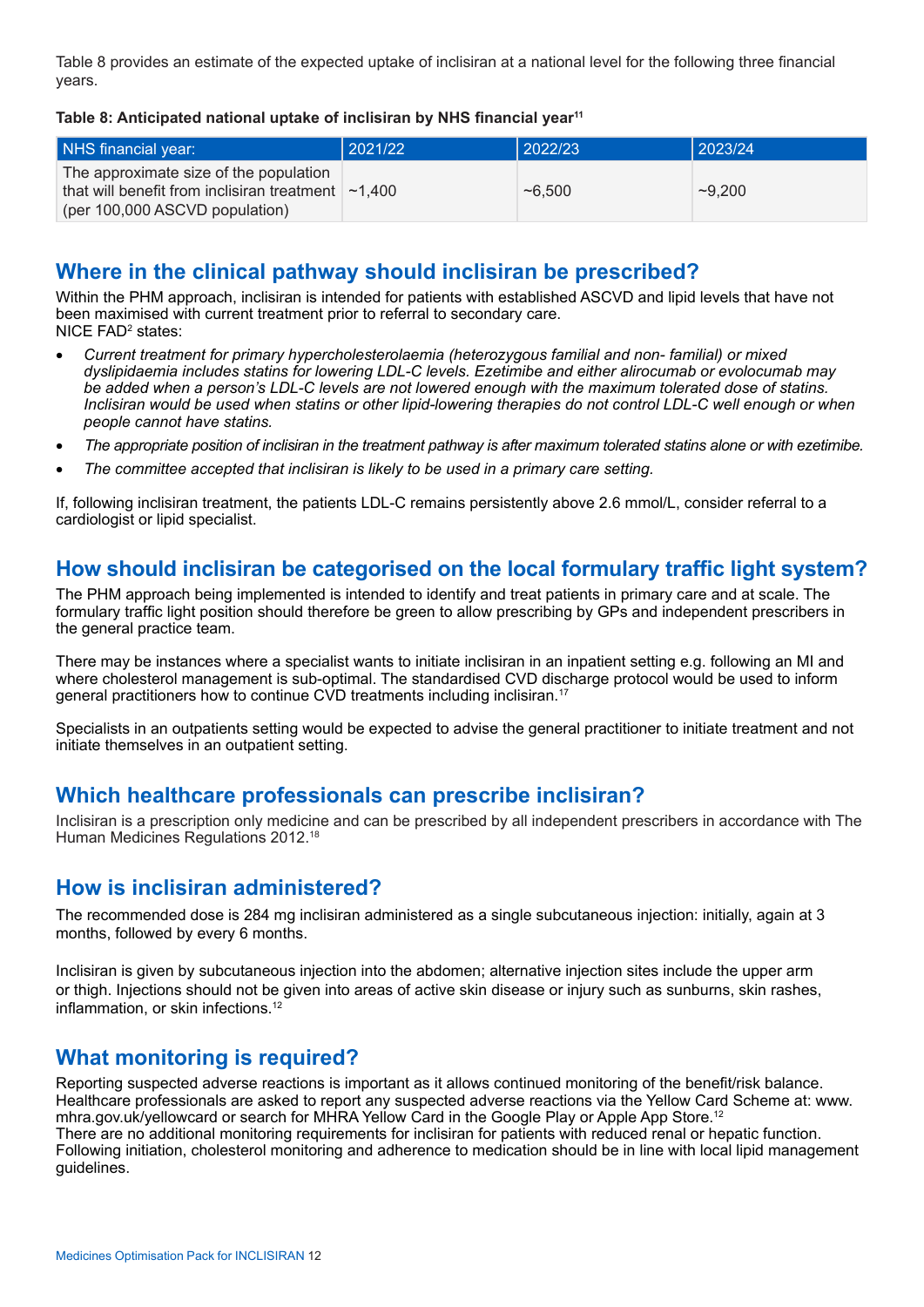# <span id="page-12-0"></span>**How will patients be identified for lipid optimisation?**

NHS Digital are developing a case finding tool / business rule set for integration into GP systems, e.g. EMIS. This aims to be live in the autumn and will create 'in-session alerts' to support patient identification for secondary prevention of ASCVD at GP practice level.

# **How will inclisiran be reimbursed?**

#### **Primary Care**

The NHS will fund inclisiran centrally from a national NHS budget in order that local finances are not a barrier to the local uptake of inclisiran. To enable primary care providers (GP surgeries or pharmacies) to be able to purchase inclisiran directly from the national wholesaler for the medicine, a 'nominal' price (charge) has been agreed at which local primary care providers will be able to purchase the medicine.

Inclisiran will be available in primary care as a personally administered item via an FP34D form or on an FP10 prescription, and will be listed in the Drug Tariff at a reimbursed price of £55 per injection. After an initial dose and another at 3 months, inclisiran is maintained by two doses a year by subcutaneous injection. Inclisiran will be available from the wholesaler (AAH) at £45, which is payable 30 days from the end of that month. Inclisiran is listed in the Drug Tariff as a "zero discount" item (no clawback applicable).

The cost to the CCG and primary care prescribing budget will be the Drug Tariff price. As the Drug Tariff price is set at a nominal price, a separate payment will be made to Novartis from a central NHS budget for the difference between the commercial agreement price and the drug tariff price.

#### **Hospitals**

When ordering stock of inclisiran, the trust will be charged the confidential commercial agreement price.

# **How is stock ordered and supplied?**

#### **Primary care**

The preference is for primary care to purchase stock from the wholesaler (AAH), and then to make a claim on the monthly submitted FP34D. Typically, there would be no patient prescription charge via this method.

Inclisiran can also be supplied by the FP10 route, with the patient bringing the injection to the surgery for administration. If issued via FP10, patients would pay the prescription charge, if they normally do so.

#### **Hospitals**

In the hospital setting, stock is ordered from the Novartis customer care team. It is delivered by a company called Alloga. If prescribed and administered in hospital, patients do not have to pay a prescription fee. Alternatively, the